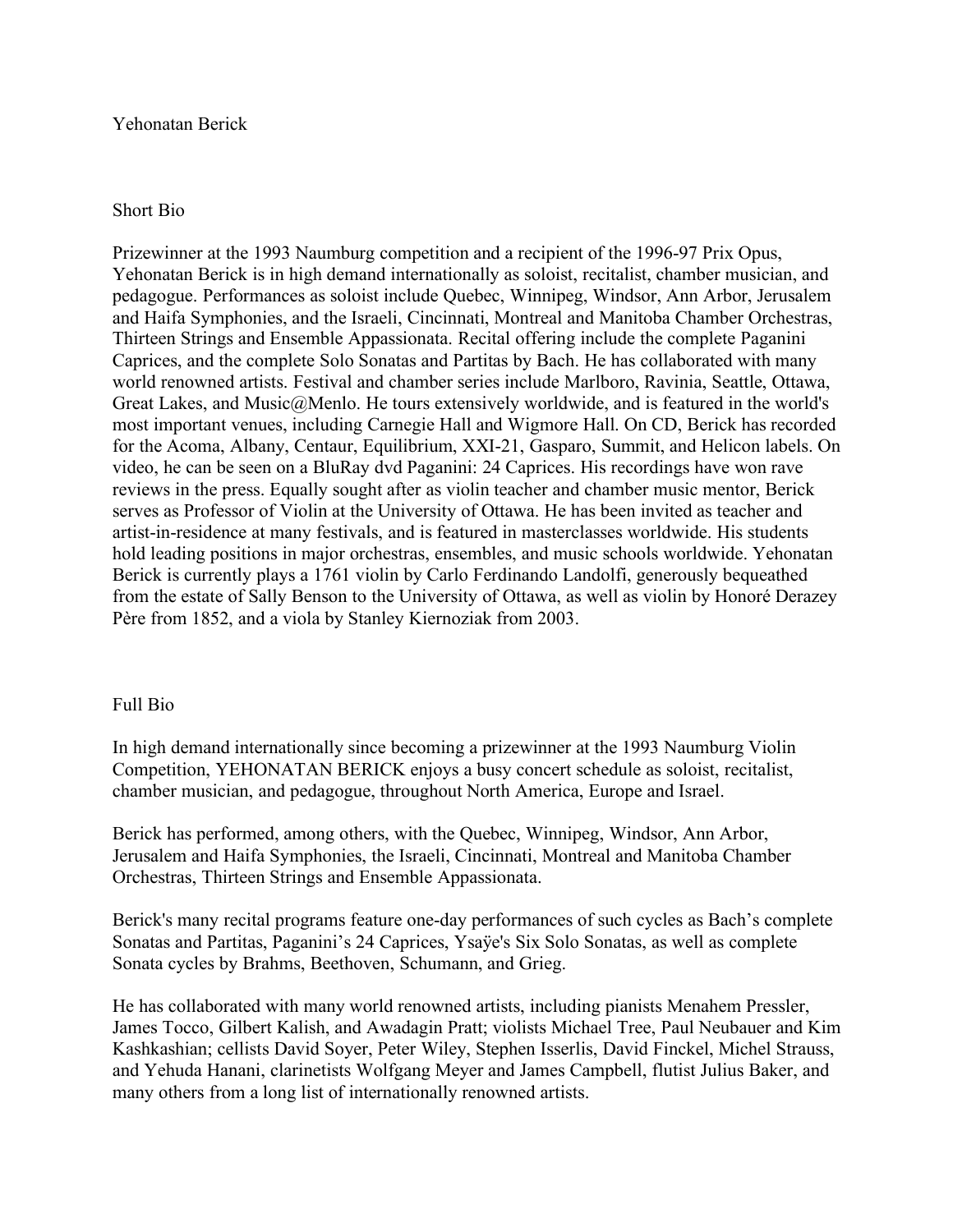Berick's many festival and chamber series' credits include Marlboro, Ravinia, Seattle, Vancouver, Ottawa, Jerusalem, El Paso, Maui, Domaine Forget (Canada), Great Lakes

(Michigan), Close Encounters with Music (Great Barrington, MA), Giverny (France), Leicester (U.K.), Moritzburg (Germany), Lapland (Sweden), Riihimaki (Finland), Strings in the Mountains (Colorado), Alpenglow (Colorado), ChamberFest Cleveland, Four seasons (N. Carolina), Agassiz (Winnipeg), Kfar Blum (Israel), Killington (Vermont), and Bowdoin (Maine).

Berick is currently a member of the AYR Piano Trio. He previously held the position of coartistic director of the Quebec Chamber Music Society. Touring as a chamber musician with Musicians from Marlboro, The Lortie-Berick-Lysy Piano Trio, the LA Piano Quartet, the Huberman String Quartet, Concertante Chamber Players, The Walden Chamber Players, and other chamber ensembles, he has been featured in the world's most important music centers: in Europe (London's Wigmore Hall, Paris's Musee du Louvre, Milan's Sala Verdi), the US (New York's Carnegie Hall and Metropolitan Museum, Washington's Kennedy Center, Freer Gallery and the Phillips Collection) and Canada (Toronto's Glenn Gould Studio and St. Lawrence Centre, North York's Ford Centre and Quebec City's Grand Theatre and Palais Montcalm).

Berick's Paganini: 24 Caprices is now available on Equilibrium label. On CD, Berick has recorded for the Acoma, Albany, Centaur, Equilibrium, XXI-21, Gasparo, Summit, and Helicon labels. His recording with the Amici ensemble, entitled Contrasts, has won rave reviews in the Canadian press. Other CD features include the Grand Concert for violin, pianoand string quartet by Chausson; The Complete Bartok and Berio Violin Duos; Chamber Music by Paul Ben Haim; The Impossible Dream by Gerhard Samuel ; and Mordechai Seter's unaccompanied violin sonata. Many of his concerts are broadcast on Radio and TV in Canada, Europe and Israel.

As a teacher, Berick is equally sought after as violin teacher and chamber music mentor. Prior to his current appointment as Professor of Violin at the University of Ottawa, he served on the faculties of the University of Michigan, McGill University, as well as the Eastman School of Music and the University of Toronto. He has been invited as teacher and artist-in-residence at Bowdoin Music Festival (Maine), Killington Music Festival (Vermont), The Shouse Institute (MI), The Beethoven Seminar (New York), Music@Menlo (CA), Keshet Eilon, Sounds in the Valley, and the JMC Young Players' Unit (Israel), and has been featured in masterclasses worldwide. Many of his students hold positions in leading orchestras, ensembles, and universities.

Yehonatan Berick started his musical education at the age of six. Having graduated from highschool at 16, he entered the Tel Aviv University's Music Academy, and completed his studies at the College-Conservatory of Music at the University of Cincinnati, earning a full tuition and a Summa cum Lauda. His principal violin teachers were Ilona Feher, Henry Meyer, Kurt Sassmanshauss, Dorothy Delay, and Yair Kless. He had theory teachings with composer Sergiu Natra, and attended masterclasses with such artists as Isaac Stern, Henryk Szeryng, Max Rostal and Josef Gingold. One of the brightest talents of Israel, Berick won several Clairemont Awards, and received yearly stipends from the America-Israel Cultural Foundation. Yehonatan